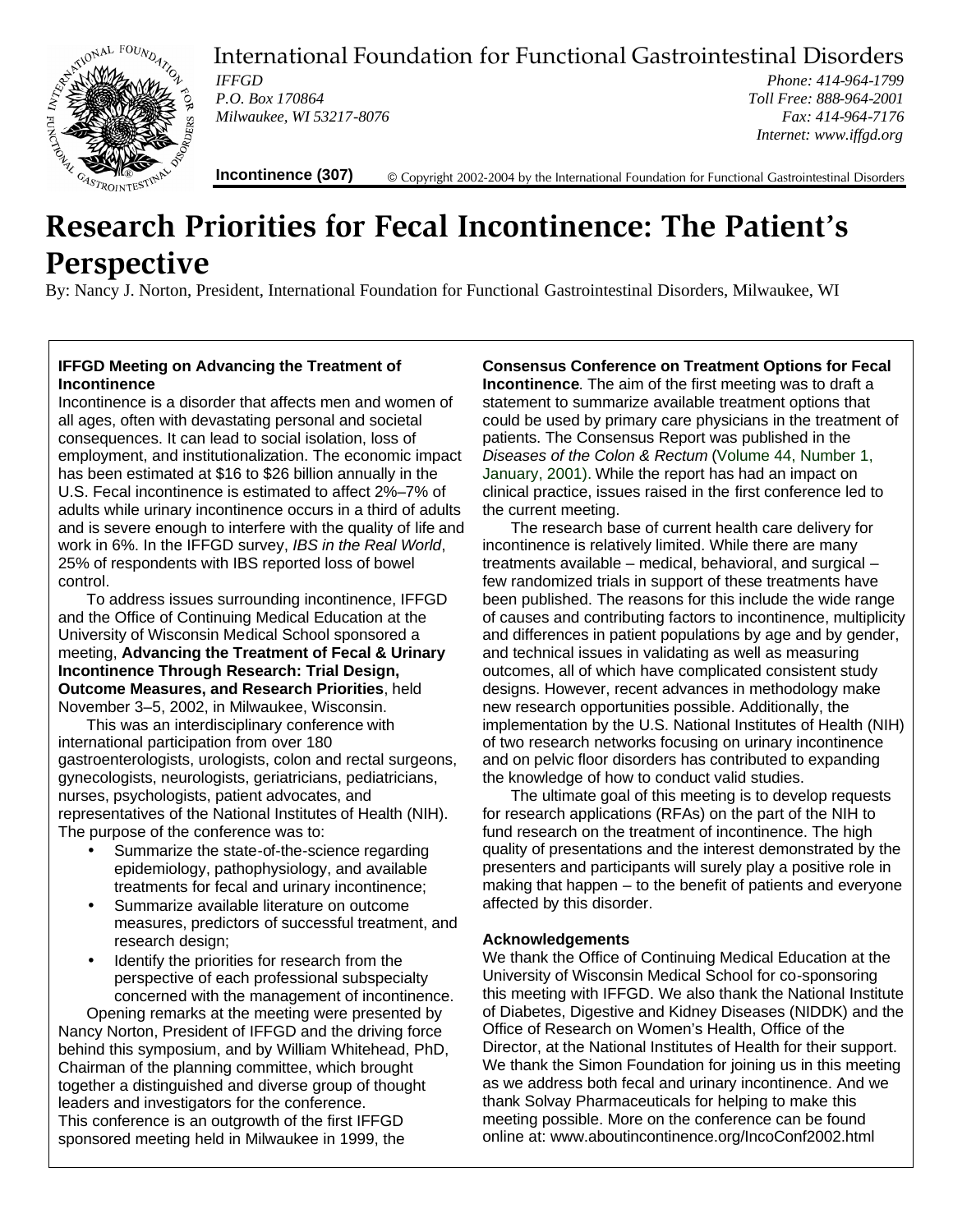[This is a portion of the presentation entitled "Research Priorities for Fecal Incontinence: The Patient's Perspective" by Nancy J. Norton at the IFFGD Symposium, *Advancing Treatment of Fecal and Urinary Incontinence Through Research*. The complete text can be viewed online at: www.aboutincontinence.org/Priorities2002.html]

#### **Introduction**

The topic that I will be discussing today is that of research priorities for fecal incontinence from the patient's perspective. Much of the research for fecal incontinence has been focused on improving function. Although improving function is extremely important it is not the only aspect of treatment that needs to be considered in the healing process for people who are incontinent. I will present issues that I feel should be taken into consideration as we move forward with strategies for the future.

There is no question that one's quality of life is severely compromised by fecal incontinence. Unfortunately, improvement in quality of life, the goal of every patient with fecal incontinence, does not necessarily accompany the beneficial changes that may result from targeted, medical intervention or surgical interventions.

In a recent prospective study of the long-term outcomes of pelvic-floor exercise and biofeedback for 89 patients, Pager and colleagues<sup>1</sup> found that although these interventions brought about long-term improvements in incontinence severity scores, as measured by the St. Mark's<sup>2</sup> and Pescatori<sup>3</sup> scales, there was poor correlation between severity scores and scores on the quality-of-life scale used in the study, the Direct Questioning About Objectives scale.<sup>4</sup> The researchers write that, "Further research into the factors supporting clinical and quality-of-life improvements, and the relationship of these outcomes, is important," and they conclude by suggesting that there are "aspects of treatment programs *independent* of *the primary intervention* [italics added] that are not being appropriately recognized."<sup>1</sup>

For patients, these remarks by Pager and colleagues are crucially important. We want to be continent, but treating incontinence is about more than containment of urine or feces. The patients in this study reported "talking about things" was the most helpful component. They were learning to cope with it and talking about it helped. Learning to cope is paramount. We need to work with patients to foster the ability for self care rather than dependency.

### **Research priority No. 1: Study and clarify the quality of life determinants in fecal incontinence.**

A primary research priority must be studies concerning what genuinely brings about and constitutes quality-of-life improvements for patients with fecal incontinence. In addition, there must be studies to elucidate the relationship between fecal incontinence severity scores and quality-of-life scores. At the same time, quality of life scales must be routinely included in all studies of clinical interventions aimed at improving aspects of fecal incontinence, and the length of intervention studies should be sufficiently long to adequately assess changes in quality of life associated with the intervention. In fact, intervention studies should be sufficiently long simply to evaluate the quality of the intervention. For example, several recent studies have suggested that results for overlapping sphincteroplasty do not persist over the long term (5 years or more).<sup>5,6</sup>

Clarifying quality-of-life determinants for patients with fecal incontinence would also support an essential moral fact about this condition: A full and humane consideration of quality-of-life issues—like that outlined by Soffer and Hull, $^7$  for example—must be the starting point of any approach to the evaluation and treatment of fecal incontinence. Because patients with this condition can be desperate, they and their clinicians are vulnerable to trying risky, novel, or unproved interventions. There are lines that need not, and should not, be crossed.

## **Research priority No. 2: Validate and standardize both a single fecal incontinence severity scale and a single quality of life scale.**

There are numerous scoring systems for the severity of fecal incontinence—Wexner,<sup>8</sup> St. Mark's,<sup>2</sup> Pescatori,<sup>3</sup> Rockwood,<sup>9</sup> among others—and there are numerous scoring systems for quality of life for these patients—the 36-item short Medical Outcomes Questionnaire,  $10$  the Gastrointestinal Quality of Life Index,<sup>11</sup> and Rockwood's specific Fecal Incontinence Quality of Life Scale, $^{12}$  also among others. If research cannot determine which among these different sets of scales best serve patients and clinicians alike, then professional organizations like the American Society of Colon and Rectal Surgeons should insist on a standard adoption across institutions of a single severity scale and a single quality-of-life scale.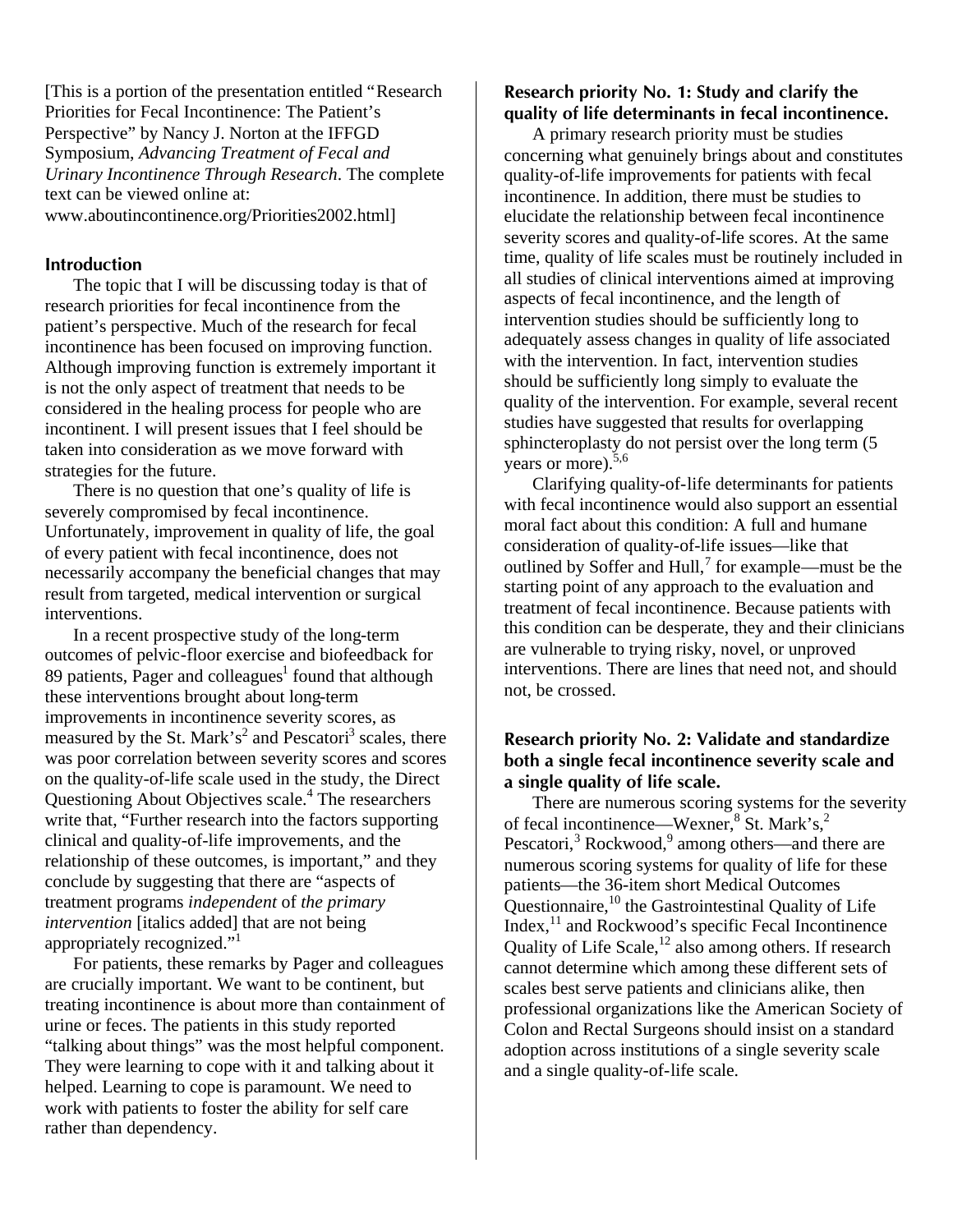## **Research priority No. 3: Link diagnostic tests with predictive outcomes and strategies for patient management.**

The summary article of the April 1999 *Consensus Conference on Treatment Options in Fecal Incontinence*<sup>13</sup> listed eight research priorities for fecal incontinence, three of which in particular merit renewed emphasis from the patient perspective. One 1999 priority was research evaluation of the utility of specific diagnostic tests in predicting treatment outcomes and in setting or altering treatment strategies. There is a multitude of objective tests of rectoanal function $14$  from anal manometry to rectal balloon manometry, from anorectal electromyography (EMG) to imaging studies—but the relationship between the objective "results" and patient-management strategies remains unclear.

Meanwhile, some of the current tests, like anorectal EMG, which involves placing standard concentric needles into four quadrants of the sphincter, are not only extremely painful but appear to be user dependent in terms of the desired result: insight into the integrity of the sensory and motor innervation of the rectoanal region. If such a diagnostic test does not offer additional information that factors positively into a patients plan of care and outcome the test should not be performed.

## **Research priority No. 4: Develop new drug treatments for fecal incontinence.**

Another 1999 priority was development of new drug compounds for fecal incontinence. The importance of this priority for patients has been underscored by the recent successful patient advocacy for the renewed availability of alosetron (Lotronex) in the US marketplace. Marketing approval for alosetron, indicated for the treatment of diarrhea-predominant irritable bowel syndrome (IBS), was withdrawn by the U.S. Food and Drug Administration in November 2000 because of concerns about safety.<sup>15</sup> On June 7, 2002 the FDA announced the approval of a supplemental New Drug Application (sNDA) that permits the marketing of alosetron with restrictions. Up to 20% of IBS patients experience fecal incontinence,<sup>16</sup> and for many, alosetron was a life-altering intervention. The patient advocacy for alosetron also served to make incontinence part of the IBS dialogue.

## **Research priority No. 5: Provide explanations for fecal incontinence and study how prevention is possible.**

A third 1999 research priority was better understanding of the etiology of fecal incontinence. Patient acceptance of the condition is supported by clear explanations and furthered by the understanding that clinical knowledge is leading to preventive measures of benefit to others. For example, it is known that the risk of fecal incontinence is increased by use of forceps or vacuum extraction, by high infant birth weight, and possibly by episiotomy.<sup>17</sup> What is the risk of the development of fecal incontinence associated with these procedures compared with risks arising from an elective Cesarean delivery?

Mellgren and colleagues studied the long-term cost of fecal incontinence secondary to obstetric injuries. Their result demonstrated that there is a substantial economic cost, as well as a tremendous psychological burden on incontinent patients and their families because of the disability and treatment that is not always successful. Editorial commentary to the article suggested that, "the best solution would seem to be prevention of disease rather than subsequent evaluation and treatment. Prevention of sphincter injury during childbirth should be an achievable goal." Prevention is always more cost effective than is subsequent attempted cure. There needs to be a greater dialogue between the colorectal community and the obstetric community.

## **Research priority No. 6: Understand—and analyze how education can counter—the societal metaphor of "incontinence."**

Finally, we must explore how our culture understands continence and incontinence metaphorically as well as literally. A social stigma attaches to incontinence, suggestive of an impaired identity; in one way or another, patients with the condition are liable to being considered blameworthy. Such current attitudes are devastating, and they foster a state of secrecy about the condition. With secrecy comes misunderstanding—and the dialogue that is perpetuated correlates incontinence with infancy, dependence, and ultimately loss. The words we choose have significance. For example, Random House describes a diaper as a piece of absorbent material worn as underpants by a baby not yet toilet trained. Sufferers of incontinence are not infants, but rather are contributing members of society who seek a positive and supportive environment. Changing our dialogue to offer adult patients "protective undergarments," not "diapers," can have a profound affect on an individual's well-being.

With understanding and openness, societal attitudes can change. Indeed, witness how the stigmatization that was once associated with "cancer" has yielded to knowledge and candor over the last 20 years. We can accomplish a similar transformation of consciousness with respect to incontinence.

I have a personal interest in the future of incontinent patients and what is or isn't happening with research. I have lived with fecal incontinence for seventeen years.